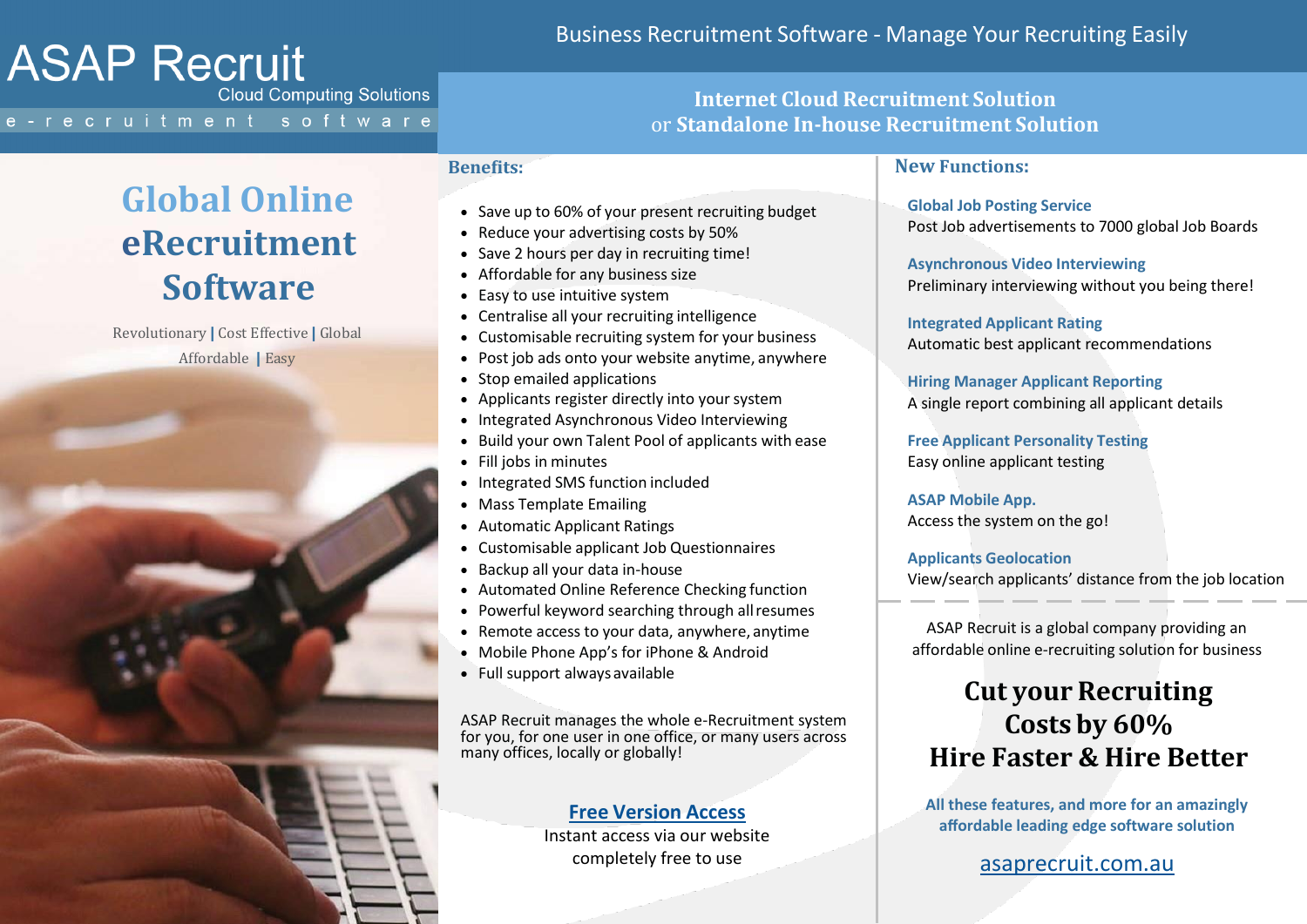# Save Costs Now!



Calculate the savings for your business, whether you advertise 6 to 9,000 jobs a year Check it out on our website



# **LIVE [SYSTEM](https://asaprecruit.com.au/) DEMONSTRATION**

Request a system demonstration [support@asaprecruit.com.au](mailto:support@asaprecruit.com.au)



#### **About ASAP Recruit**

The founders of ASAP Recruit have had 30 years of business experience in the recruiting industry, know the recruiting pitfalls and what any size business needs to gain best value for its recruiting spend. They have also been keenly involved in key global companies with a focus on bringing about organisational change and implementing new and efficient work practices using technology as an impetus for that change.

ASAP Recruit's key premise is to provide leading edge e-Recruitment software at an affordable cost!

#### **Additional References:**

| Facebook:                 |  |
|---------------------------|--|
| Video:                    |  |
| <b>Customer Benefits:</b> |  |

**Click [Here](http://www.facebook.com/asaprecruit.com.au) Click [Here](https://asaprecruit.com.au/video/ASAP-Intro.mp4) Click [Here](https://asaprecruit.com.au/wp-content/uploads/ASAP-Recruit-Customer-Benefits-V20.pdf)** 

Free Access: Click [Here](https://asaprecruit.com.au/asap/freeAccess.html) Client Login: Click [Here](https://asaprecruit.com.au/asap/login.php)

# **Internet Cloud Access Option**

**Free Version Access** Instant free access via our website

### **SME Business Package**

\$2 per day, ideal for organisations with less than 50 employees

**Corporate Business Package**

From \$3.33 per day, ideal for organisations with 50 to 9000 employees

# **Standalone In-House Option**

Enquiry at [support@asaprecruit.com.au](mailto:support@asaprecruit.com.au)

For more information [www.asaprecruit.com.au](http://www.asaprecruit.com.au/) [support@asaprecruit.com.au](mailto:support@asaprecruit.com.au)

The ASAP Recruit Pricing Promise

• No ongoing commitment, cancel anytime!

• Fixed User Access Pricing

# **ASAP Recruit Cloud Computing Solutions**

e-recruitment software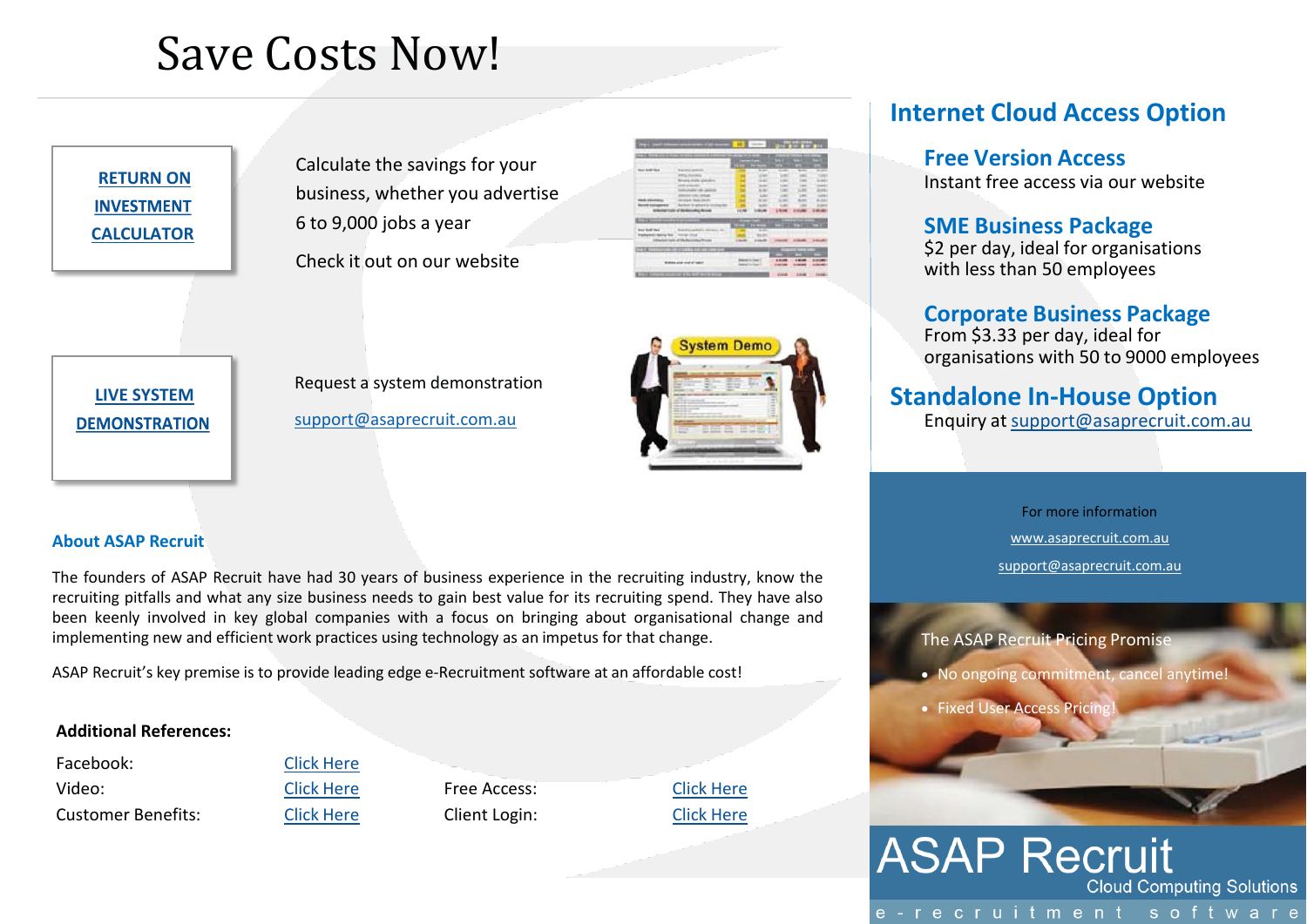#### **ASAP RECRUIT BENEFITS - WHAT'S IN IT FOR THE CUSTOMER!**

#### **Reduce recruiting costs by 60%, better hiring & better business outcomes!**

- Recruiters will generally **save around 2 hours per day**
- **Save 50%** of job advertising
- Post jobs to **7000 job boards globally**, with a single mouse click!
- Instantly post job vacancies onto your website
- All recruiting administration done automatically, saving your time
- Applicant cards created automatically with resumes and other documents
- Applicant mass **Template Email**, and **Template Letter** functions included
- Integrated SMS service
- Dynamic **Applicant Assessment Reporting** function for hiring managers
- **Powerful resume search** enables filling job vacancies in minutes
- Search through1000's of resumes for specific skills in seconds!
- **Job Keyword Rating** recommends the best applicants for you automatically
- Customised **'Job Questionnaires'** for applicants to complete at registration
- Built in **Personality Testing**
- **Asynchronous Video Interviewing**, interview without being present!

#### **Fill job vacancies faster, with better candidates, ahead of the competition!**

As a talented person becomes available in the marketplace, they often apply for several job vacancies simultaneously. The ASAP Recruit system will manage the recruiting process far more efficiently enabling you to find and employ the best applicants quickly, ahead of the competition.

#### **Build a talent pool database of candidates, seamlessly!**

Overtime your system will be populated with hundreds if not thousands of applicants, many of which could be suitable to be employed in future positions. Whilst each job vacancy is being filled, the ASAP Recruit system seamlessly develops and builds a recruiting pool of talent database for your ongoinguse.

### **Centralise all your recruiting intelligence**

All Recruiting Staff and Hiring Managers can view all the recruiting data from a central source. Access the system from within one office or across many offices, locally, nationally, or globally, 24/7.

#### **Easy online registration for applicants**

- A unique website link address is provided for your website, enabling you to advertise your vacancies on your website easily and quickly. An optional 2nd web-site URL is supplied for Graduate vacancies.
- A 3rd optional website URL is available for confidential internal staff job advertising, such as on your Intranet.
- Applicant details from SEEK and other job boards can be imported automatically into your system.
- Applications are automatically processed into your system, against each job; with cards automatically created.
- Free Personality Testing fully integrated in your system, enabling applicants to be tested at registration or by invitation.

#### **ASAP Mobile App. for an iPhone or an Android Phone**

Access your system data efficiently on your mobile phone from anywhere via the integrated Mobile App. Review applicants against each job; view a resume, a photo, or phone, email or SMS an applicant quickly.

#### **Asynchronous Video Interviewing**

A new way of interviewing, where an applicant via an online portal answers interview questions by recording a video response. The whole process for the applicant is guided, and easy, initiated via an email invitation from within the system, allowing them to click on a unique link to upload a video response at their convenience. It also provides the ability for all the interviewing team to view the video response at their convenience.

- It will mitigate any scheduling and logistics issues of interviewing
- It will allow for consistency across all interviews
- It will save staff time by reducing real time interviews
- Interviewers can view applicant video responses online in their own time

#### **Customisable Applicant Job Questionnaire**

Create a customisable job questionnaire for any job for applicants to complete at registration, gathering further information effortlessly about the applicant.